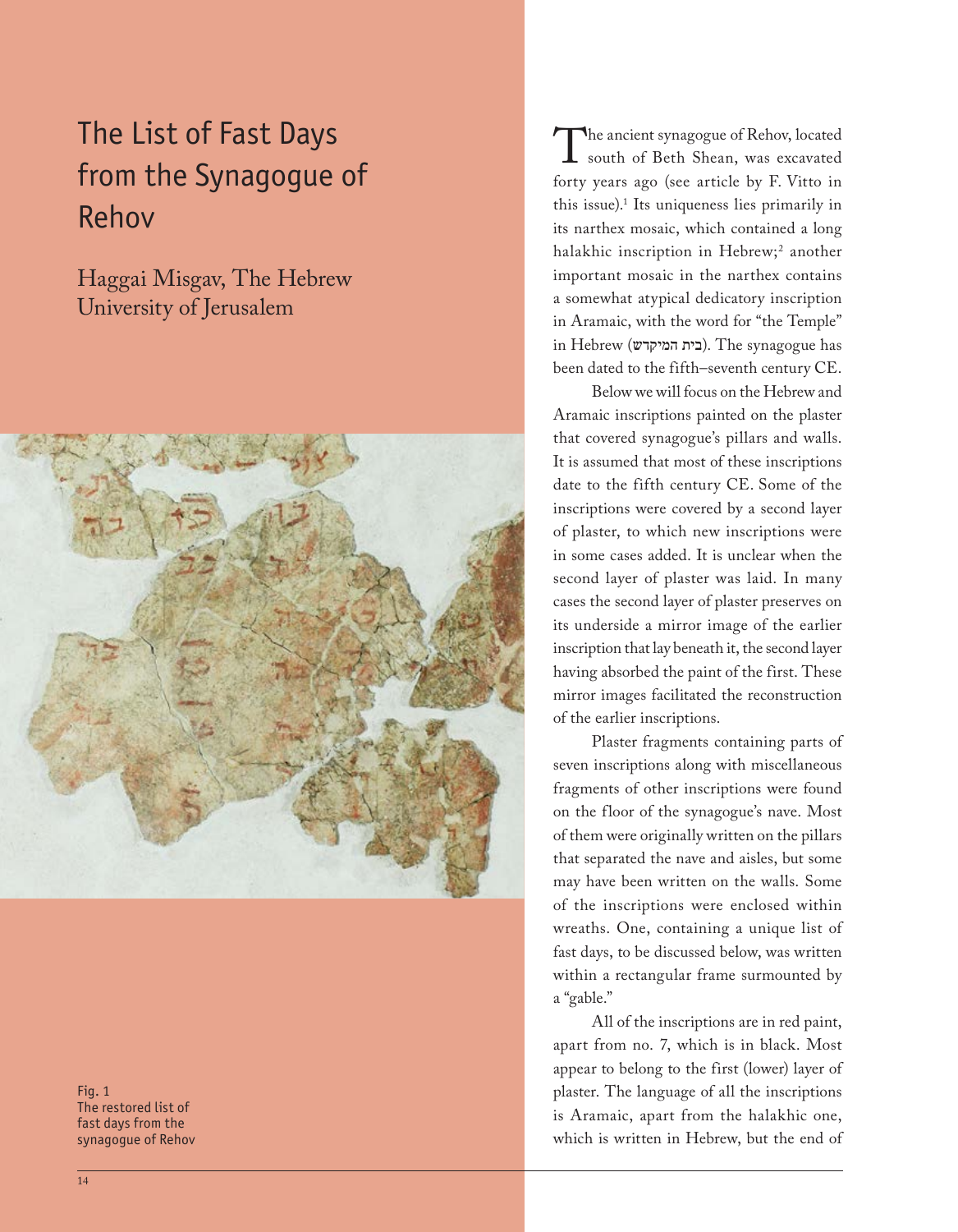this inscription, a blessing for the community members, is in Aramaic. The list of priestly courses (*mishmarot*; no. 6) starts with the Hebrew word *mishmarot* (courses) as a title of the list, and the letters משמ) *mšm*) – part of the Hebrew word *mishmar* (course) – appear twice. The remaining fragments contain parts of a few of the names of priestly courses.

## **The Inscriptions on Plaster**

1. List of annual fast days inside a rectangular frame surmounted by a "gable" (figs. 1, 2). Parallel lists from later times allow us to reconstruct this list and understand its meaning (see below). The list of fasts preserved in the inscription differs from the Jewish fasts observed today.

2. Halakhic inscription surrounded by a wreath; small parts of the inscription are also preserved in mirror image on the back of the second layer of plaster. The inscription seems to be an earlier version of the above-mentioned halakhic inscription in the narthex mosaic. The endings of the two inscriptions, however, are different, with the plaster version preserving the original ending of the text.

3. Large dedicatory inscription in a *tabula ansata* surrounded by wreath; approximately a quarter of the inscription is also preserved in mirror image on the back of the second layer of plaster. The inscription contains the names of approximately thirty synagogue donors.

4. Sections of a long dedicatory inscription inscribed on the second layer of plaster (fig. 3); a mirror image of parts of inscription no. 5 is preserved on the back. This inscription, eleven lines of which have survived, contains a number of unique formulations, including באורייתא עמלהון) devotion to Torah study), קרתא דירושלם (the city of Jerusalem), and מצוותא ([fulfillment of] the commandments), which perhaps tell us something about the life of the congregation and its

spiritual activities. Two large sections of the inscription could be joined together; other fragments can be assigned to this inscription based on the paleography, but it is unclear where they belong.

5. Sections of an inscription written in unusually large letters; the inscription is also partly preserved in mirror image on the underside of inscription no. 4. The meanings of some of the words have yet to be deciphered.



This fragment is possibly part of a prayer or solicitation, or even a magical incantation. 6. Sections of a roster listing the priestly courses (*mishmarot*) serving in the Temple (fig. 6); parts of the inscription are also preserved in mirror image on the back of the second layer of plaster.

7. Fragments of an inscription in black letters (fig. 4). Although the fragments cannot be joined together, they all include dates according to sabbatical years (three such years are mentioned). Based on their paleography

#### Fig. 2 Drawing of the list of fast days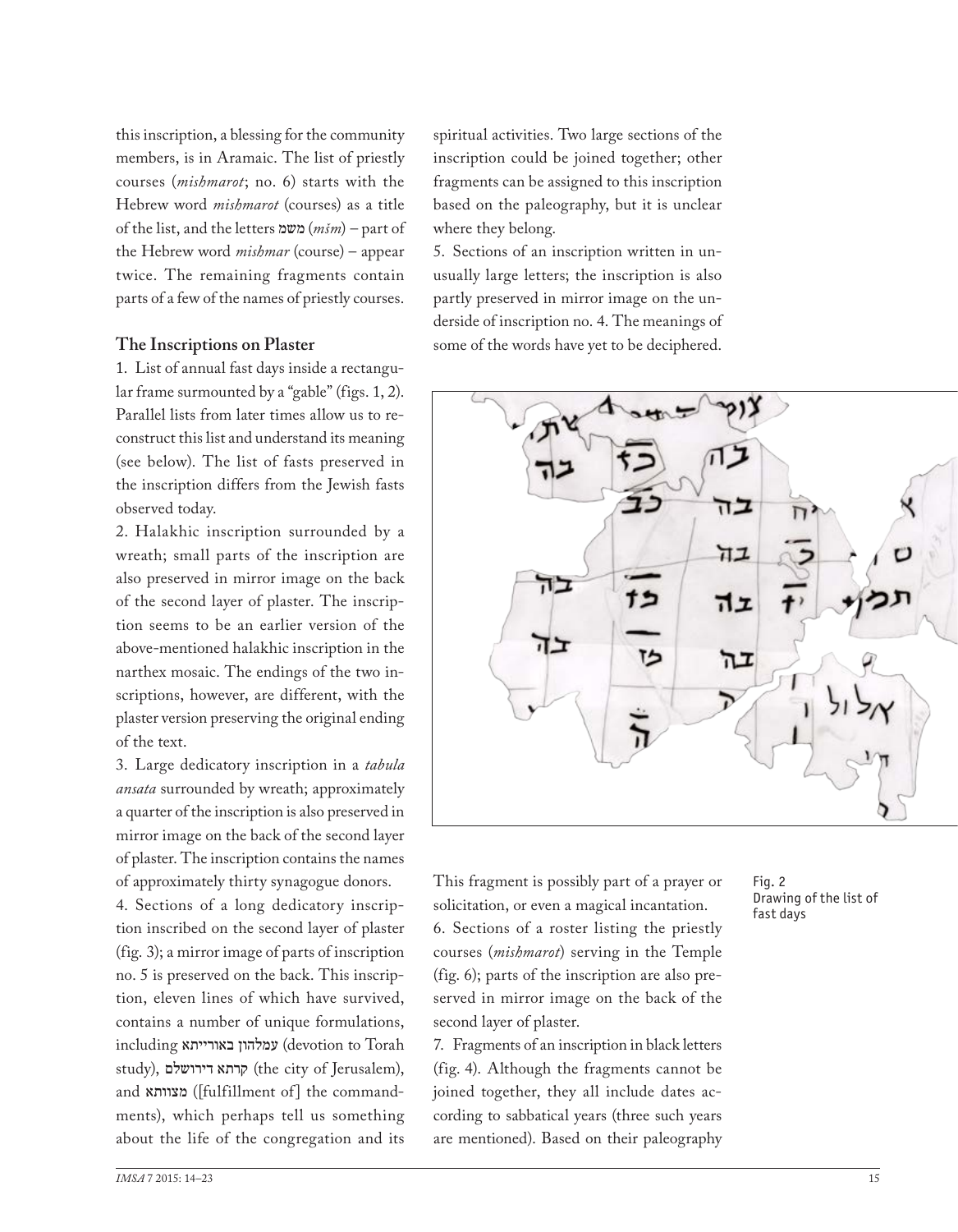

Fig. 3 Fragment of a dedicatory inscription (no. 4)

and location among the floor debris, these fragments may be considered part of a single inscription. The subject of the inscription is still unclear, but it may refer to events in the life of the congregation, such as marriages, similar to congregational records known from later periods. This inscription was apparently located near the Torah ark or even directly beside it.

8. Fragments of miscellaneous inscriptions, some of which contain a number of words (fig. 5) and others only isolated letters; some of the inscriptions are also preserved in mirror image on the back of the second layer of plaster.

The number and variety of inscriptions are unusual and unlike anything discovered to date in the ancient synagogues of the Land of Israel. With the exception of one inscription on plaster from En Gedi, which unfortunately has been lost, we know of no other instances of writing on plaster. Although the phenomenon of wall paintings and mosaics in synagogues is mentioned in rabbinic literature (Talmud Yerushalmi *Avodah Zarah* 3:2, 42d), there are no references to inscriptions *per se* in these sources.

## **The List of Fast Days**

The list of fast days found in the Rehov synagogue (figs. 1–2) has important implications for Jewish studies. It was written in red paint on the plaster of one of the synagogue's pillars and itemizes the annually observed fast days. The ten remaining lines of the inscription read as below.

The list is arranged in columns, each line containing the name of a month and its fast day or days. Incised lines divide the list into cells, each cell containing a word or number in letter form. The incision was done after the inscription was written and was

| 1. [These are] the fast[s] of a[ll] the year $[\dots]$ |                  |        | 1. [ אלין] צומן הרכוון לוהן שתה[ |                |     |                    |                          |
|--------------------------------------------------------|------------------|--------|----------------------------------|----------------|-----|--------------------|--------------------------|
| $2. \lfloor$ Nisan $\rfloor$                           |                  | 27th   | בה                               | כז             |     |                    | 2. [ניסן]                |
| $3.$ I[yar]                                            | 18th             | 22[nd] | בה                               | כב             | בה  | יח                 | $[7]$ א[יר]              |
| 4. $S[i]va[n]$                                         | 27th             |        |                                  |                | בה  | כז                 | 4. ס[י]וֹ[ןֹ]            |
| 5. Tammuż                                              | 17 <sub>th</sub> | 27th   | בה                               | כז             | בה  | יז                 | 5. תמוז                  |
| 6. $[A]\dot{v}$                                        | $[1]$ st         | 9th    | בה                               | υ              | בה  | [?x]               | $\dot{\Xi}[\text{N}]$ .6 |
| 7. Elul                                                | 5th              |        |                                  |                | בה  | $\dot{\mathbf{u}}$ | 7. אלול                  |
| 8. Tish[rei]                                           | $[3]$ rd         | 5t[h]  | [ב]ה                             | $\overline{1}$ | בה  | [?]                | 8. תשׂ[רי]               |
| 9. M[arheshvan                                         | $5$ ?th]         |        |                                  |                | בהן | $\overline{1}$     | 9. מ[רחשון               |
| 10. [Kislev                                            | ]th              |        |                                  |                | בה  |                    | 10.[כסלו                 |
|                                                        |                  |        |                                  |                |     |                    |                          |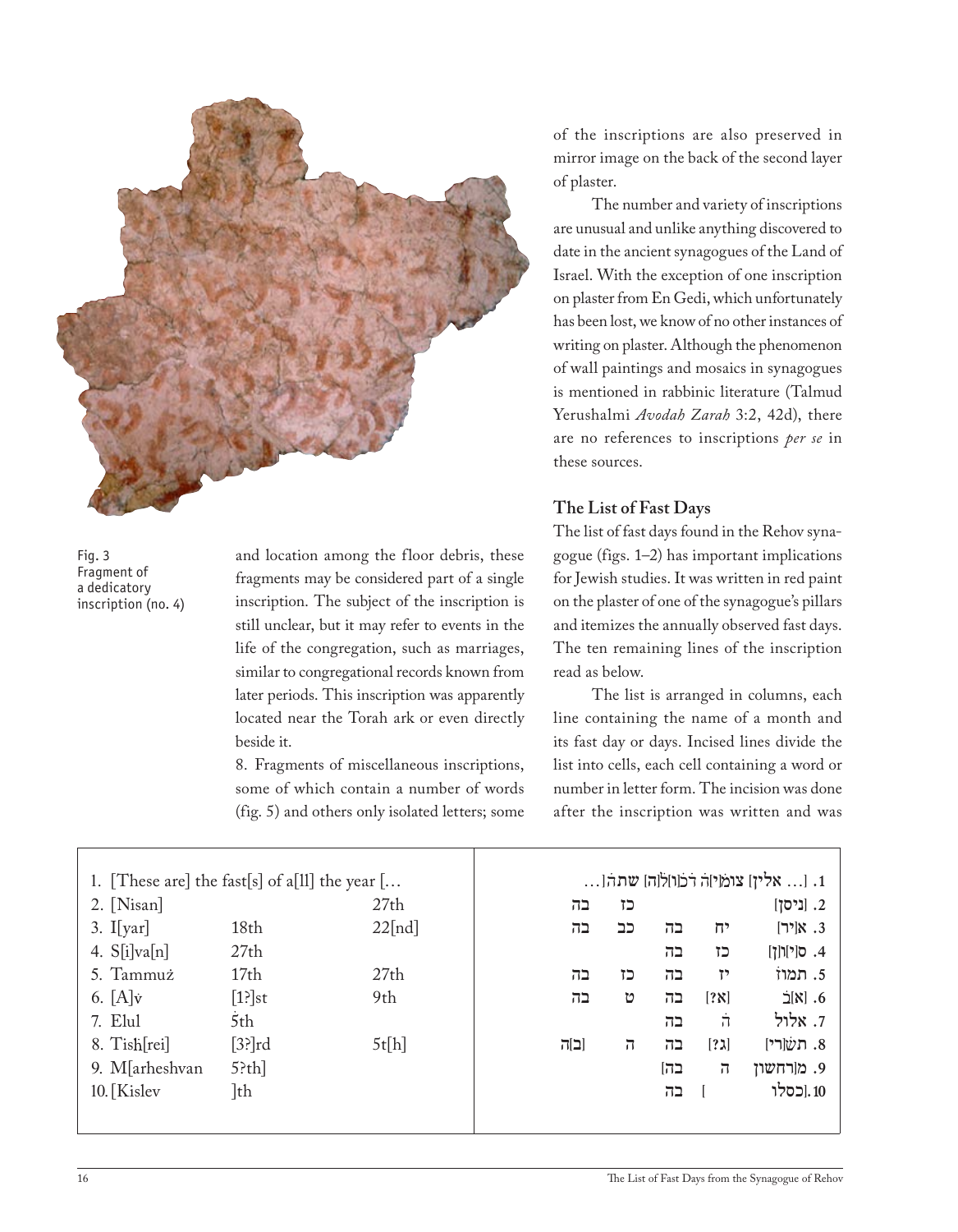not always executed accurately; as a result, the incised lines sometimes run across the words. The ten preserved lines of text include a title line and nine subsequent lines, each reserved for a month of the year. Thus, it appears that at least three additional lines of text are missing to complete the list of the months, as well as a final line containing a blessing of some sort. The width of the list, divided into five columns, was evidently not much greater than that of the surviving fragment, as can be surmised by the remains of the triangular decoration preserved above the top row containing the title line. It may thus be deduced that the inscription had no additional columns, and, consequently, that there were no more than two fast days in any month.

The day of the month is indicated by a letter/letters, with a line drawn above it/ them. The numerical value of a letter or letters was an accepted way of indicating a date and appears this way on many tombstones as well.

# **Fast Days in Rabbinic and Geonic Literature and in Medieval Manuscripts**

Talmudic sources mention a few fixed fast days: In addition to Yom Kippur (the 10th of Tishri), which originates in the Torah (Pentateuch), there are four others alluded to by the prophet Zechariah (8:19): "The fast of the fourth month, the fast of the fifth month, the fast of the seventh month, and the fast of the tenth month shall become occasions for joy and gladness, happy festivals." These fasts are observed today on the 17th of Tammuz, the 9th of Av, the 3rd of Tishri (the Fast of Gedaliah), and the 10th of Tevet respectively. Of them, only the 10th of Tevet is explicitly dated in the Bible, in Ezekiel 24:1–2: "In the ninth year, on the tenth day of the tenth month, the word of the Lord came to me: O mortal, record this date, this exact day; for this very day the king of Babylon has laid siege to

Jerusalem." Regarding "the fast of the seventh month" (the Fast of Gedaliah), according to Jeremiah 41:2, Gedaliah ben Ahikam was assassinated in the seventh month, but the exact day on which this occurred is open to interpretation. It would seem that the murder was committed on Rosh Hashanah, the 1st of Tishri, but the 3rd of Tishri was chosen as the fast day since one is forbidden to abstain from eating on Rosh Hashanah. As for the exact dates of "the fast of the fourth month" and "the fast of the fifth month," these were only fixed in Talmudic times (Mishnah *Ta'anit* 4:6), owing to differences of opinion regarding their exact dates (Talmud Bavli *Ta'anit* 28b–29a; Talmud Yerushalmi *Ta'anit* 4:5, 67b).

Apart from the 9th of Av, which was established by the Talmudic sages as a day of strict fasting, and most of whose laws are similar to those observed on Yom Kippur, the most stringent of fast days, the remaining three fast days were considered less stringent and could be nullified under certain historical or even relatively liberal personal circumstances. No other annual fast days are mentioned in the Talmud.

*Ta'anit Esther* (the Fast of Esther), a fast day currently observed the day before Purim (the 13th of Adar), is not mentioned in the Talmud. Moreover, *Megillat Ta'anit* refers to this day as Nicanor Day, which was, in fact, a day of celebration and not a fast day. While it is true that Talmud Bavli *Megillah* 2a refers to the 13th of Adar as "a day on which all congregate," a characterization interpreted in the early Middle Ages as referring to a fast day, this does not constitute solid proof that the Fast of Esther was observed in Talmudic times. We know that in the Geonic Period there was a custom of observing three fast days after Purim, at the end of the month of Adar, as a reminder of the three days Esther fasted before going to see the king (*Masekhet Soferim* 21:1–3) – for according to rabbinic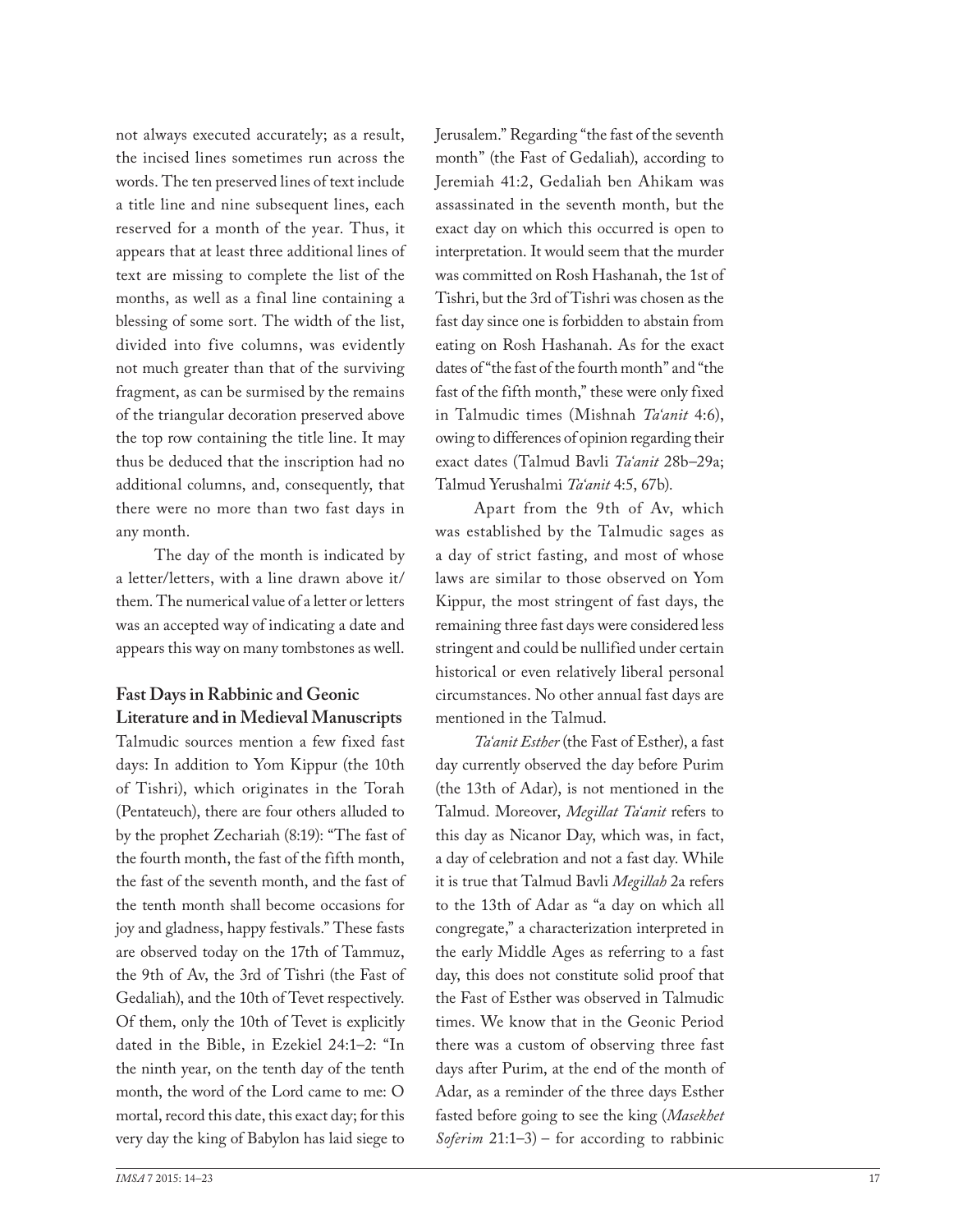calculations, this event took place in the month of Nisan, on the festival of Passover itself, when one is forbidden to fast. However, most Jewish communities around the world today have accepted the day before Purim as a fast day, though its laws are somewhat more lenient than those of the fast days mentioned above.

It seems, however, that the *geonim* of Babylonia knew of many more annual fast days, since 24 to 36 such days are mentioned in their responsa; there they indicate that they were not always pleased by the observance of these fast days, but the fasts nevertheless remained as originally fixed. <sup>3</sup>

In a recent study, Shulamit Elizur <sup>4</sup> compiled many sources from the Geonic Period and later, including manuscripts from Ashkenaz, Spain, and Italy, that record lists of fast days in several variations, some in Hebrew and some in Aramaic. A number of the manuscripts contain liturgical poems (*piyyutim*) and prayers composed in light of the fast days, similar to many other liturgical poems that were created on the basis of various lists. Some of these sources incorporate the list of fast days in a halakhic composition or prayer book. Although there is a great deal of similarity between the lists, there are also certain differences. All of them include one or more fast day per month, based largely on biblical events but also on those dating to Talmudic times; many of the fasts commemorate the death of a leader or scholar. There were also memorial days that marked traumatic events, such as the incident of the concubine at Gibeah (Judges 19–21). One fast day, memorializing the "seventh earthquake," stands apart from all the others. Opinions vary as to the meaning of the "seventh earthquake."<sup>5</sup> While many scholars view it as referring to an earthquake that occurred during a sabbatical year in 748 or 749 CE, Elizur opines that this was a different earthquake, so-called "the seventh" for eschatological reasons, i. e., the seventh earthquake after a series of six earlier ones heralding the coming of the Messiah.<sup>6</sup> Whatever the interpretation may be, the seventh earthquake was clearly a traumatic episode of neither biblical nor rabbinic origin.

The earliest of the *piyyutim* were composed by Elazar (son of) Haqallir, generally acknowledged as having lived sometime toward the end of the Byzantine Period. Analysis of the synagogue finds indicates that the Rehov inscriptions were written, as mentioned above, in the fifth century CE, several generations before Haqallir. It may thus be concluded that the list of fast days from the Rehov synagogue is the earliest-known list of this type.

The most influential lists of fasts come from Babylonian sources, the best-known appearing in *Halakhot Gedolot*, composed by Rabbi Simeon Kayyara in the eighth or ninth century CE. <sup>7</sup> This list was distributed widely, sometimes as an appendix to *Megillat Ta'anit* (which enumerates holidays), also known as *Ta'anit Batra*; it was included in the *Shulhan Arukh* (*Orah Hayyim* 580), although its non-obligatory formulation caused nota-few difficulties for rabbinical authorities charged with making halakhic decisions, since some of the fast days conflicted with days on which it is halakhically forbidden to fast, (e.g., the first day of the month of Nisan, commemorating the deaths of Nadav and Abihu). Elizur maintains that the tradition of fasting has three main offshoots – those of the Land of Israel and of Babylonia, which have been known for some time; and that of Italian provenance.

The list from the Rehov synagogue predates all the others and appears to be an actual list of fast days that were observed in synagogues in the Land of Israel for generations before Haqallir perpetuated their memory in his liturgical poems. Its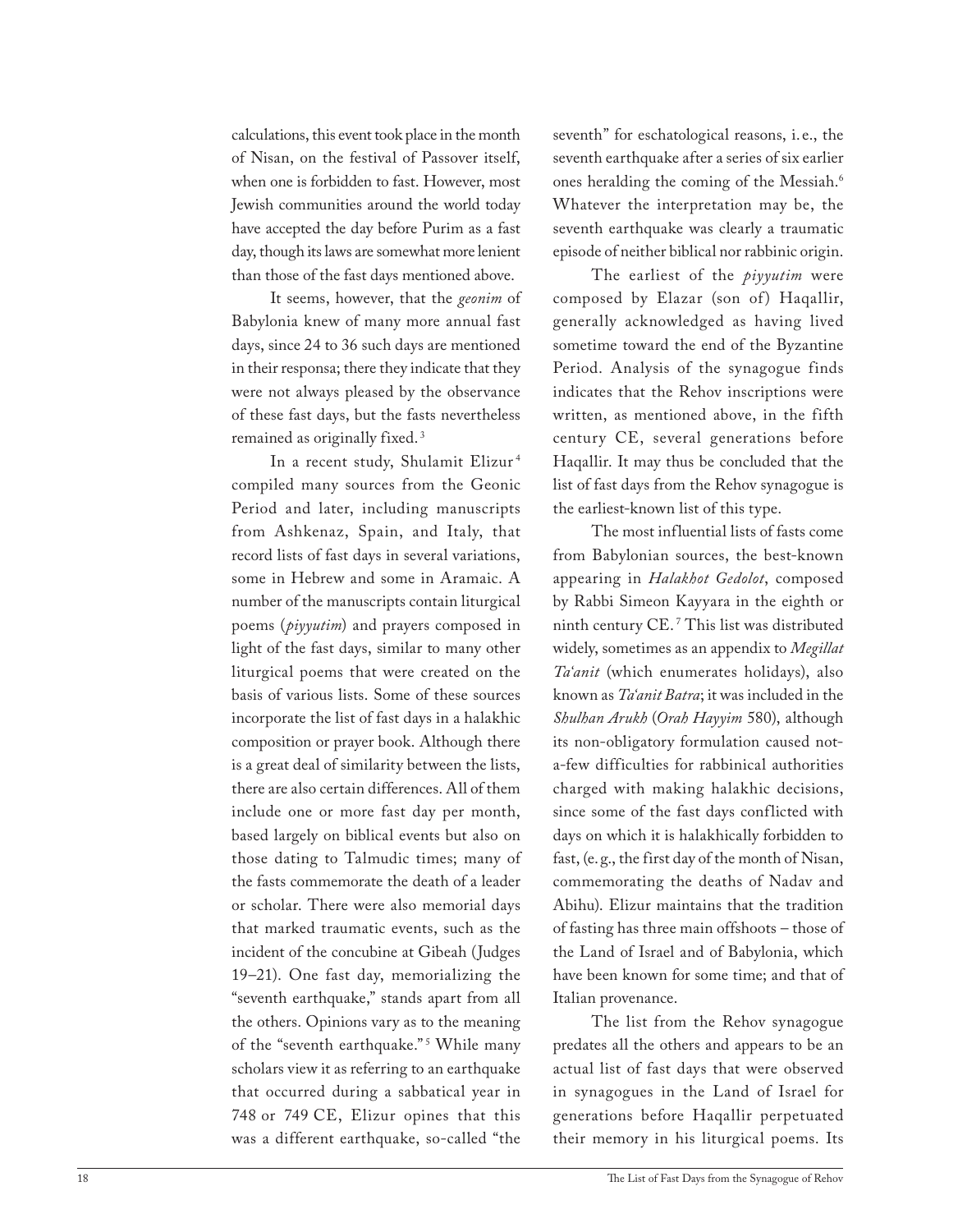

Fig. 4 Fragment of an inscription mentioning the sixth year of the sabbatical cycle

Fig. 5 Fragment of an inscription with the names "Jerusalem" and "Israel"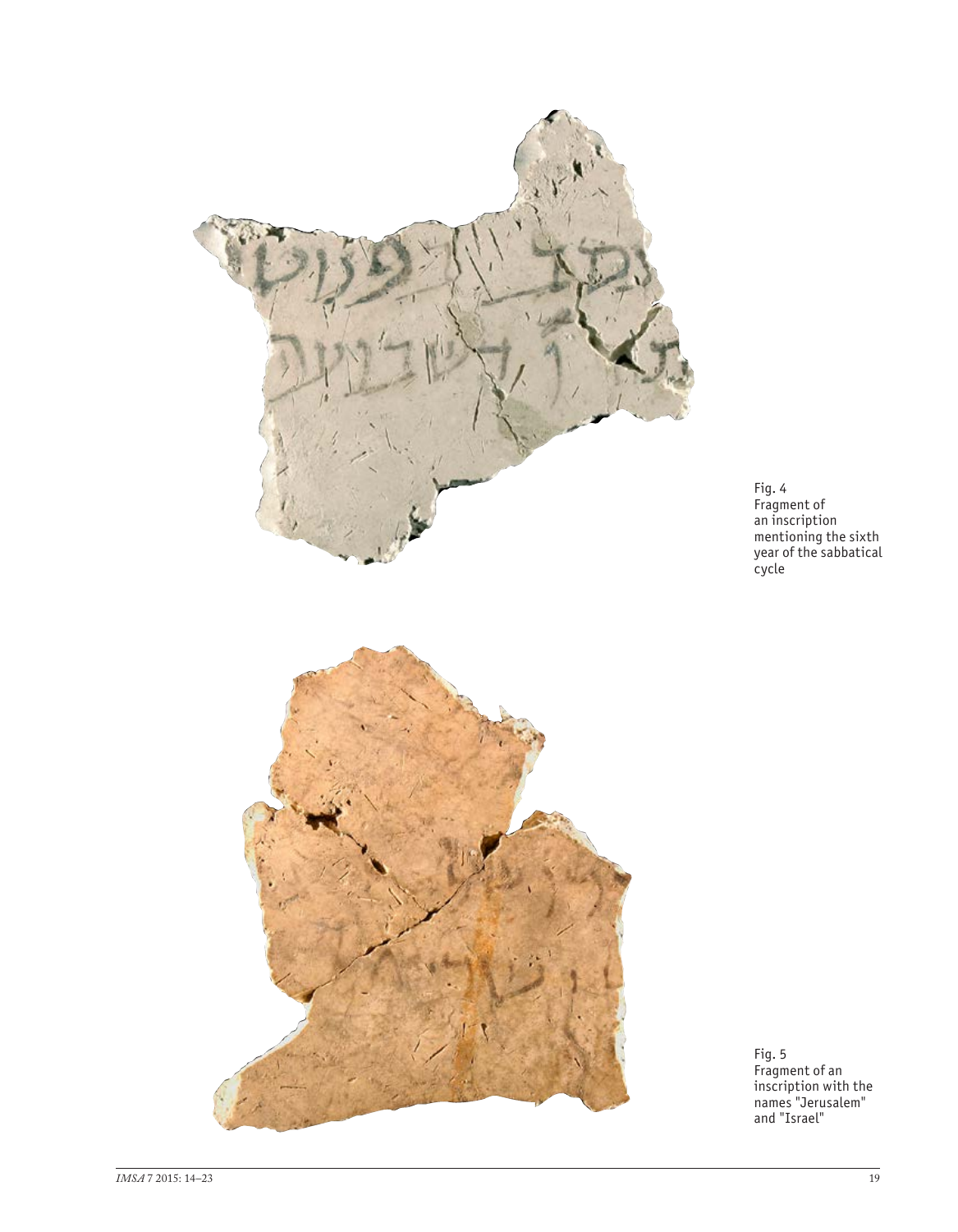



authenticity lies in the fact that it lacks any supporting argumentation: the historical, national element was removed and the emphasis was placed on the practice itself. All the inscriptions from this synagogue – the list of permitted vegetables and fruits and the blessings for the congregation, for example – give a similar impression. All are lists related to practical halakhic matters and the daily life of the congregation.

That the list reflects actual practice is further suggested by the fact that more than one fast day is recorded per month; later lists containing only one fast day per month (with a few outstanding exceptions) seem to be more schematic. One Geonic responsum, as mentioned, refers to 24–36 fasts, i. e., two to three per month. These numbers, too, as multiples of 12, also seem to have been schematized. Other lists, by contrast – such as that of the above-mentioned Simeon Kayyara – are inconsistent, as is the Rehov synagogue list of fast days wherein some months have one fast day and some months have two.

Lines 2–10 in the Rehov synagogue list end with the word  $=$  "in it"), i.e., in a specific month. In most cases the word appears twice as a technical necessity to

indicate the day in the month, thereby avoiding repetition of the name of the month appearing in the first column. This parallels Rabbi Pinhas's eighth-century CE liturgical poem, "The Sanctification of the Months," composed in the Land of Israel.<sup>8</sup> Its verses mention each month and its events, and each of its lines ends with the word בו) also meaning "in it"). This has been the term used since biblical times to indicate a month whose name had just been mentioned (e. g., Esther 3:12 and elsewhere).

## **Line-by-Line Commentary**

**The title line.** No known explanation alludes to the source of the custom of observing fast days. Later lists have titles that attribute additional importance to the enumerated fasts by indicating that they are based on the Torah (this is the style used in *Ta'anit Batra*). Such attributions were undoubtedly not to be taken literally, as most of the events commemorated by the fasts took place much later than the events recounted in the Torah. It appears that attribution to the Torah was meant to reinforce, albeit in an exaggerated fashion, the congregation's sense of obligation to observe the fasts commemorating the troubles and disasters that befell the Jewish people – an obligation whose source, according to the author of the inscription, was the Torah itself. A title line similar to the one in the Rehov inscription is preserved in the Italian tradition, "Twenty-Two Fast Days in the Twelve Months of the Year."<sup>9</sup> Our inscription may have also included a number at the head of the list, and it may have had a total of twenty-two fasts, as well. Since the month of Sivan has only one listed fast day, the same may be true for the month of Elul, while the other months whose names and dates have been preserved have two fast days each.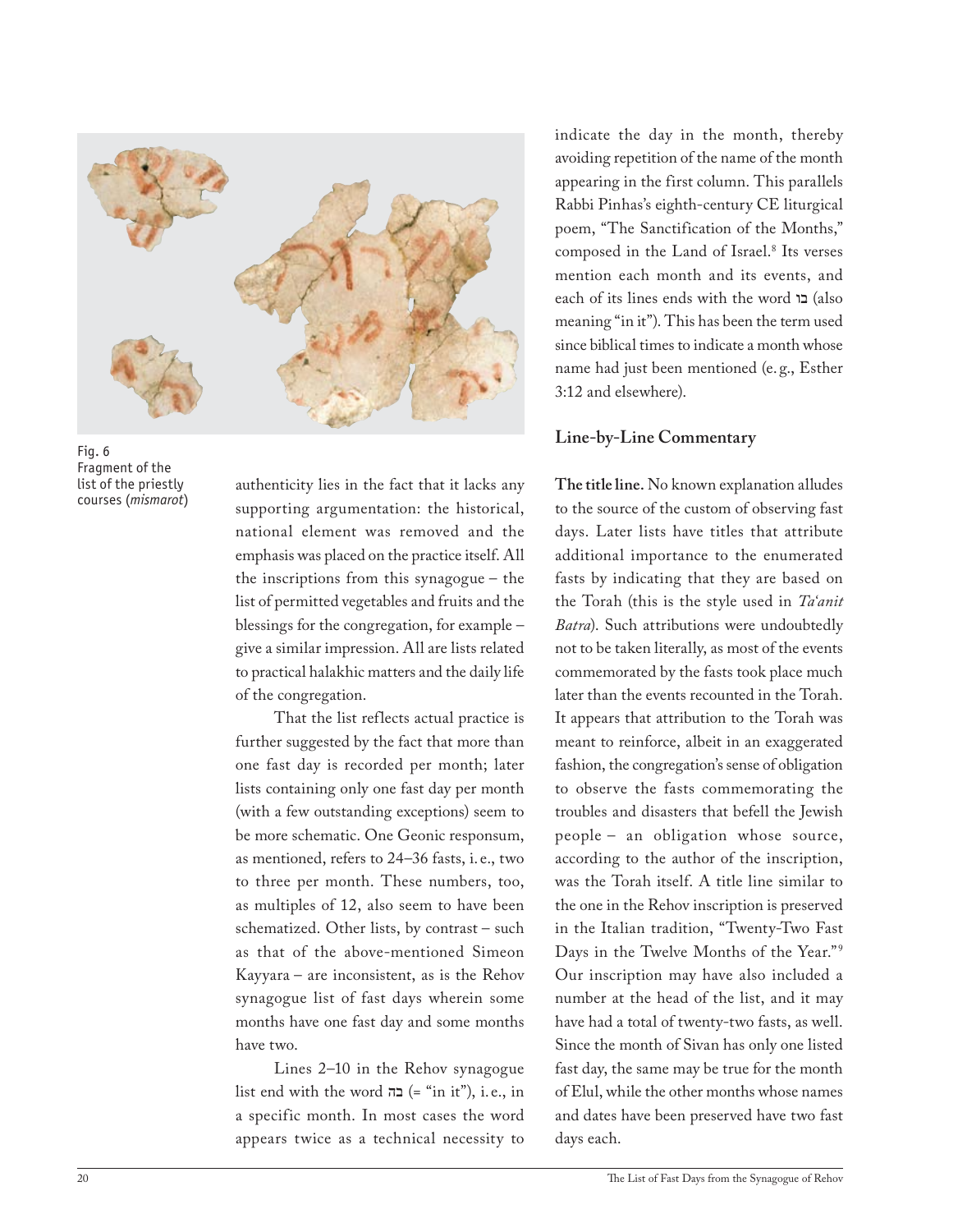**The 27th of Nisan.** The 26th or, sometimes, the 28th of Nisan is referred to in several sources as a fast day commemorating the death of Joshua bin Nun, which, according to a Babylonian tradition documented by Rabbi Simeon Kayyara in *Halakhot Gedolot*, is said to have occurred on that day. Some of the manuscripts mentioning the 26th may have actually meant the 27th, which has a very similar written form. Elizur notes an Italian manuscript in which the 27th is spelled out in words. In the Rehov synagogue list, the 27th is the second date recorded, as the preceding columns have not been preserved. Traditions from the Land of Israel date the deaths of Miriam and Aaron's sons to the 1st and 6th<sup>10</sup> or 10th of Nisan, respectively, and it is possible that one of these dates preceded the 27th.

**The 18th of Iyar.** According to traditions from the Land of Israel, this was the day on which Joshua bin Nun died. In a liturgical poem from the Land of Israel published by Ezra Fleischer, 11 this was also the date of an earthquake. An earthquake would seem to be a more genuine reason to proclaim a fast, as the dates of biblical events had by this period been forgotten and were usually only based on later calculations. Earthquakes, by contrast, were traumatic events that invariably left indelible marks on the generations that experienced them. It is possible that an earthquake is the true explanation for this fast day, and that the death of Joshua bin Nun was commemorated in Nisan (see above). However, we know of no traditions containing both these dates that also provide the reasons for the fasts, and thus any conclusion in this regard is speculative. It is equally possible that these events were added in a later period and were not necessarily based on solid tradition, or that a later tradition was created to combine several alternatives.

**The 22nd of Iyar.** Several traditions maintain that the 10th of Iyar was the date of Eli the priest's passing. To the best of our knowledge, a fast on the 22nd of Iyar is not preserved in any early source.

**The 27th of Sivan.** This date is mentioned in most of the lists that have come down to us, but each list provides a different reason for the fast. Some lists regard it as the day the prophet Samuel died (attributed elsewhere to the 28th of Iyar); in others it is the day Eli the priest died (also attributed to the 22nd of Iyar; see above). Still other lists associate the 27th of Sivan with the executions of Rabbis Hanina ben Teradion, Simeon ben Gamaliel, and others in the wake of the Bar Kokhba Revolt. In various other lists this event is also commemorated on the 26th, 28th, or 29th of Sivan, from which we may conclude that different versions of the tradition must have existed. The fact that the 27th of Sivan is included in the Rehov synagogue list may serve to resolve difficulties in later lists.

**The 17th of Tammuz.** This fast, commemorating the breaching of the walls of Jerusalem, is one of the four fast days mentioned in Talmudic literature that appears in all the known lists. The authors of many of the lists do not bother to mention the reason for the fast, possibly assuming that everyone was familiar with it.

**The 27th of Tammuz.** This date does not appear in any other known list of fast days. One Italian source records the 7th of Tammuz as the date the Israelites died at the hand of the Kenites – an event that is not documented outside the Italian traditions and which is also attributed by them to other dates.

**The 1st? of Av.** This date is included here since it appears in most of the known lists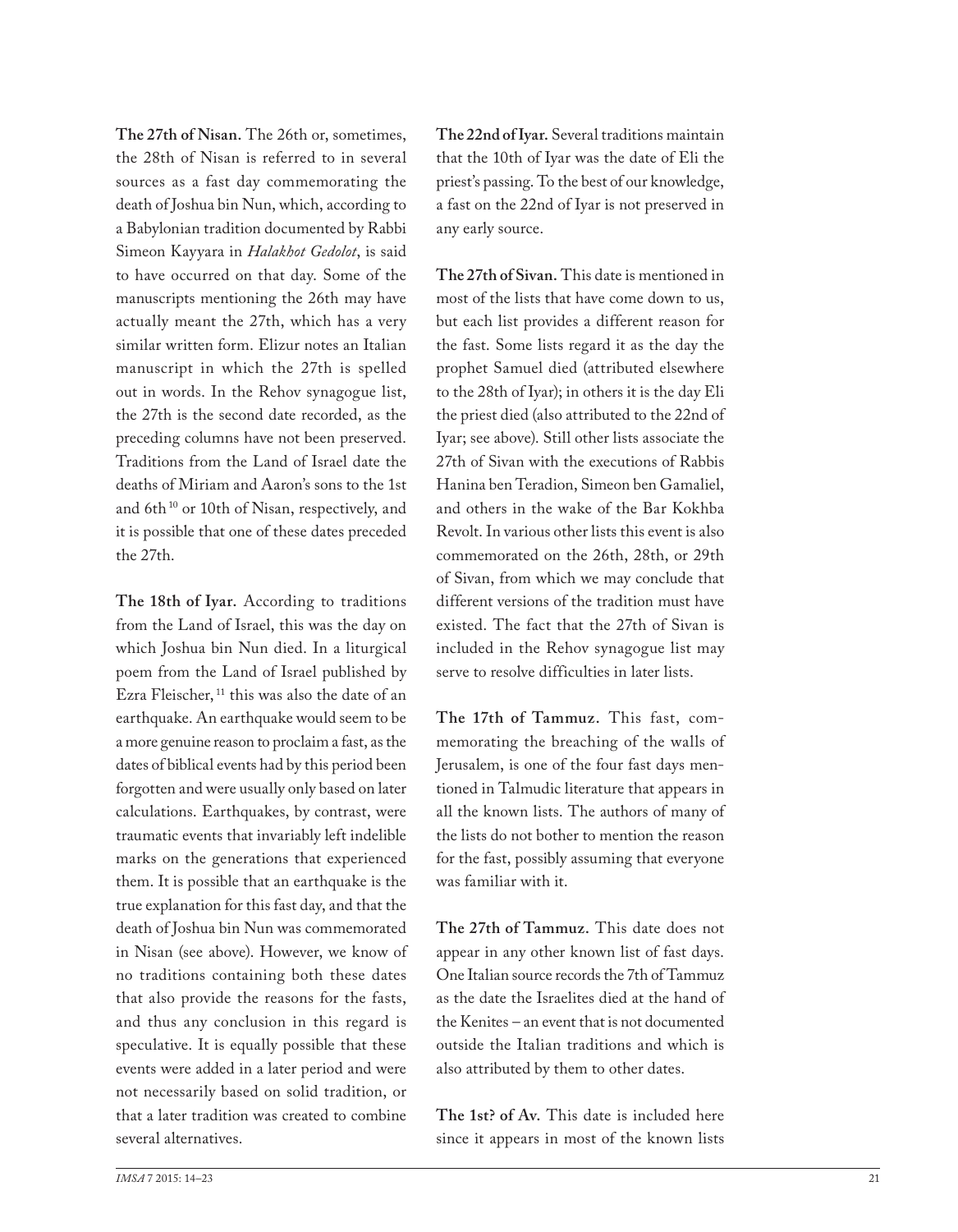as the date of Aaron the high priest's death (Numbers 33:38) and there is a space for it in Rehov synagogue list before the 9th of Av. Nevertheless, it should be borne in mind that the sources from the Land of Israel, such as the liturgical poems of the Haqallir and "The Sanctification of the Months" of Rabbi Pinhas do not mention this date, nor does it appear in the remains of the Genizah prayer book published by Margaliot.<sup>12</sup>

**The 9th of Av.** This fast, which commemorates the destruction of the Temple, is, in all Jewish communities, the most stringent of fast days after Yom Kippur.

**The 5th? of Elul.** The liturgical poems of Haqallir and Rabbi Pinhas commemorate this date as one on which two righteous men died, possibly from among the ten martyrs executed by the Romans following the Bar Kokhba Revolt; Rabbi Hanina ben Teradion may have been one of them. In the Genizah prayer book published by Margaliot, this was the day on which ten of the twelve men who scouted the Land of Israel died (Numbers 13); some sources attribute this event to the 8th of Elul, while others refer to the 7th of Elul or other dates in the calendar.

**The 3rd? of Tishri.** This date, commemorating the assassination of Gedaliah ben Ahikam, is included in our reconstruction of the Rehov synagogue list because it is one of the four fast days mentioned in Talmudic literature and there is a space for it in the list.

**The 5th of Tishri.** According to the Italian tradition, this was the day on which the Romans arrested Rabbi Akiva following the Bar Kokhba Revolt. Both *Halakhot Gedolot* and *Ta'anit Batra* connect this date to Rabbi Akiva's arrest, as well. The Land of Israel tradition, however, marks this event

as taking place in Elul. No other fast days are mentioned for this month in the Rehov synagogue list, as its authors saw no need to include Yom Kippur, the 10th of Tishri, which is mentioned in the Torah itself.

**The 5th? of Marheshvan.** The date is included here, yet only hypothetically. The fragment bearing the letter for the 5th (ה, or possibly ח, standing for the 8th), which is identifiable by the horizontal stroke at the top of the letter, does not fit together with any of the other fragments. It is possible that this fragment belongs to the month of Marheshvan, for according to the Italian tradition and the prayer book published by Margaliot, the 5th of Marheshvan is the date the sons of Zedekiah were executed (2 Kings 25:7); in the other known lists the event is tied to the 7th of the month. Alternatively, the 5th might belong to the month of Adar, since this was the day on which, according to the Italian tradition, the martyrs Lulianus and Pappus were executed, and indeed, many details on the Rehov synagogue list correspond to those appearing in the lists of the Italian tradition.

The rest of the list is missing and cannot be reconstructed.

### **Summary**

Despite its fragmentary state and the questionable completions of some words and dates, the Rehov synagogue list is unparalleled by any of the later traditions known to us. At least two of the dates are not mentioned on any other lists (the 22nd of Iyar and 27th of Tammuz) and, contrary to our expectations, dates associated with traditions of the Land of Israel do not appear on this list, while those relating to the Italian or Babylonian traditions (e. g., the 27th of Nisan, the 5th of Tishri, and, if our reconstruction is correct, the 1st of Av) do. The manuscript of the